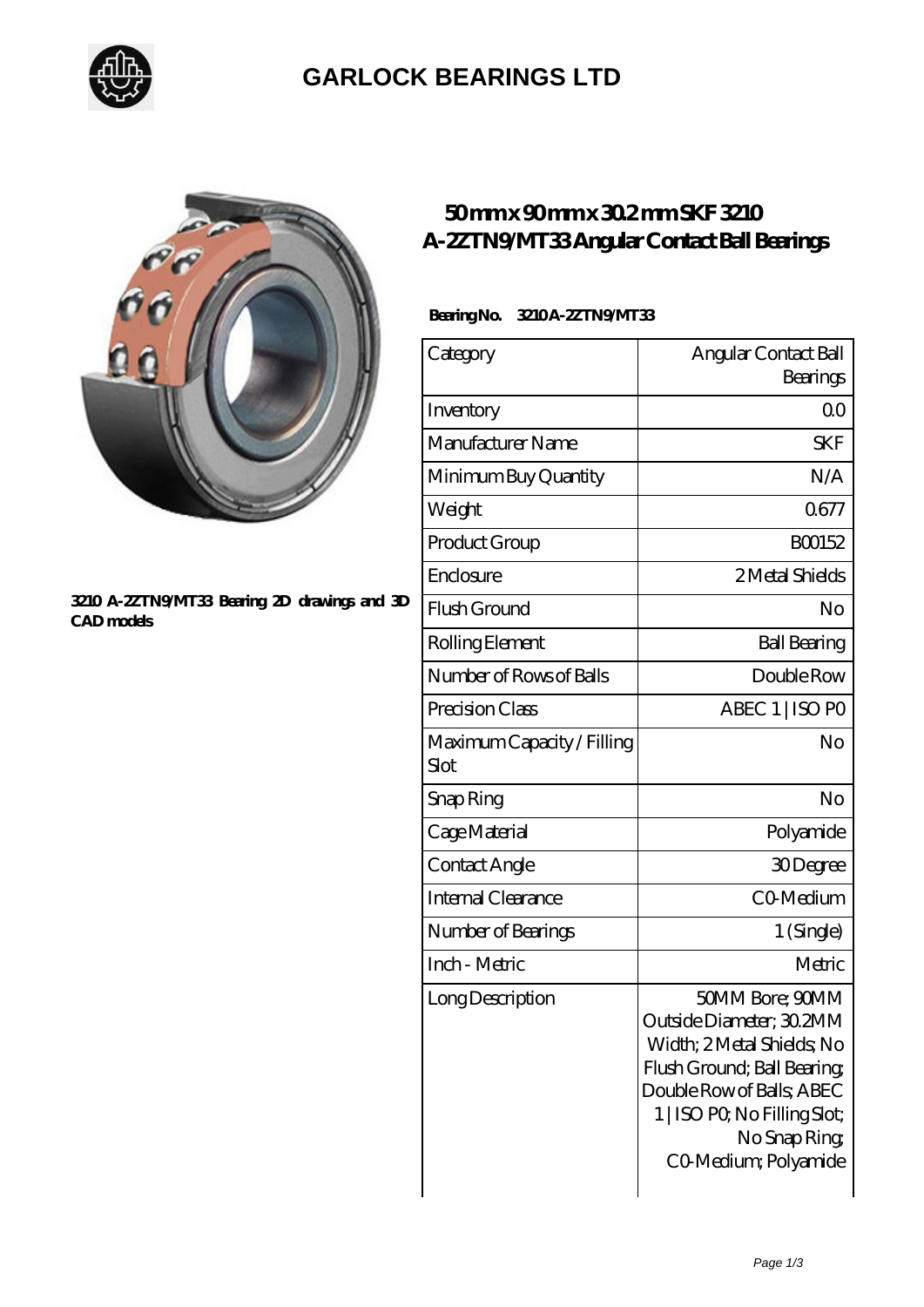

# **[GARLOCK BEARINGS LTD](https://letterstopriests.com)**

|                                   | Cage; 30Degre                                                          |
|-----------------------------------|------------------------------------------------------------------------|
| <b>Other Features</b>             | Glass Fibre Reinforced Cage<br>  MT33-Lithium Soap<br>Thickener Grease |
| Category                          | Angular Contact Ball<br>Bearing                                        |
| <b>UNSPSC</b>                     | 31171531                                                               |
| Harmonized Tariff Code            | 8482105028                                                             |
| Noun                              | Bearing                                                                |
| Keyword String                    | Angular Contact                                                        |
| Manufacturer URL                  | http://www.skf.com                                                     |
| Manufacturer Item Number          | 3210A-2ZTN9MT33                                                        |
| Weight/LBS                        | 1.5432                                                                 |
| D                                 | 3543Inch   90Millimeter                                                |
| B                                 | 1.189Inch   30.2 Millimeter                                            |
| $\rm d$                           | 1.969 Inch   50 Millimeter                                             |
| $\rm d$                           | 50 <sub>mm</sub>                                                       |
| D                                 | 90 <sub>mm</sub>                                                       |
| B                                 | $302$ mm                                                               |
| $\mathrm{d}_2$                    | 57.8mm                                                                 |
| $D_2$                             | 82.1 mm                                                                |
| $r_{12}$ min.                     | $1.1 \,\mathrm{mm}$                                                    |
| а                                 | $52$ mm                                                                |
| $d_a$ min.                        | $57$ mm                                                                |
| $d_a$ max.                        | 57.5mm                                                                 |
| $D_a$ max.                        | 83mm                                                                   |
| $r_a$ max.                        | $1 \,\mathrm{mm}$                                                      |
| Basic dynamic load rating C       | $51 \,\mathrm{kN}$                                                     |
| Basic static load rating $C_0$    | 425kN                                                                  |
| Fatigue load limit P <sub>u</sub> | 1.8kN                                                                  |
| Reference speed                   | 8000r/min                                                              |
| Limiting speed                    | 7000r/min                                                              |
| Calculation factor $k_r$          | 006                                                                    |
|                                   |                                                                        |